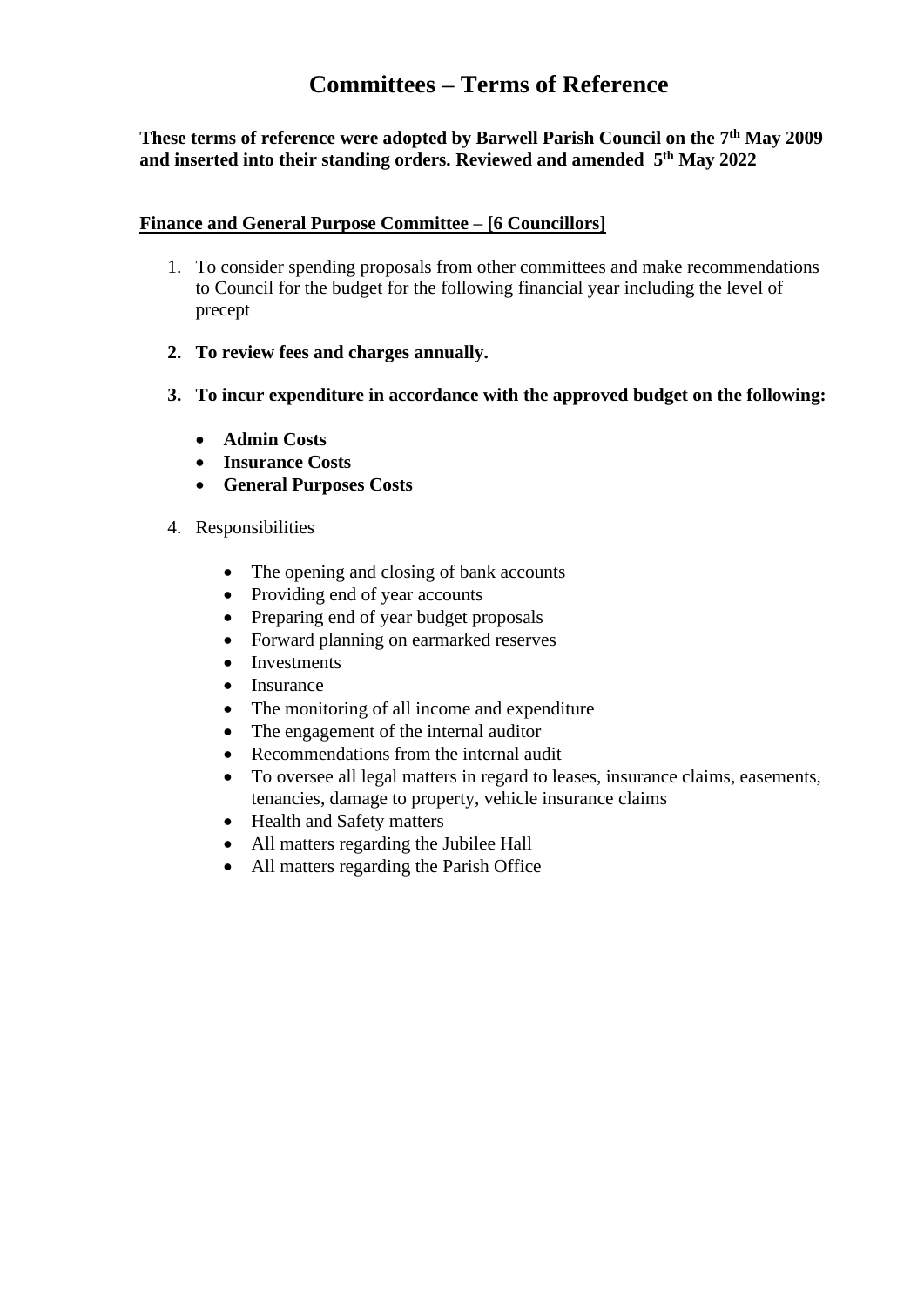### **Planning & Highways Committee – [6 Councillors] plus 1 co-opted member**

- **1. To consider planning applications received from the District Council and agree the Councils response unless, in the opinion of the Chairman of the Committee, an application raises issues, which in their opinion ought to be considered by Council.**
- 2. To consider Local Development Framework proposals or consultations and other local authority or central government planning policy proposals or consultations received by the Council and submit recommendations thereon to Council.
- **3. To consider proposals or consultations from other bodies in relation to highways or planning and submit responses on behalf of the Council**
- **4. Any applications for a DMMO within the Parish boundary**
- **5. Responsible for the Vehicle Operated Sign (VAS)**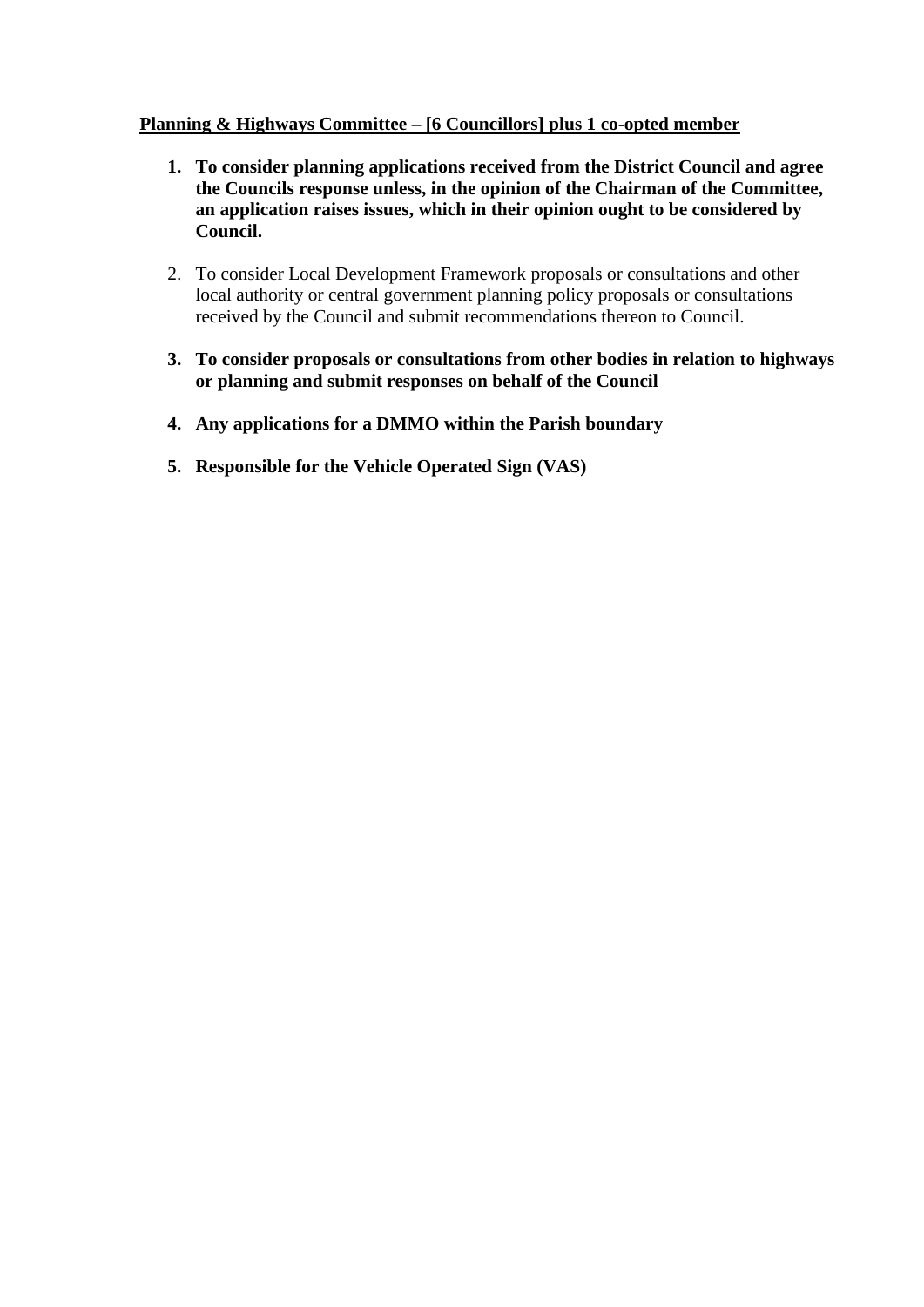## **Cemetery, Parks & Recreation Committee – [8 Councillors plus up to 2 co-opted members]**

1. To submit spending proposals to the finance committee for budget purposes for the following financial year.

2. To review the cemetery rules and regulations and make recommendations to Council.

## **3. To review Cemetery fees and charges annually.**

- 4. To review any grounds maintenance contracts/tenders
- **5. To incur expenditure in accordance with the approved Cemetery & Parks Budget.**
- 6. To purchase large items of play equipment
- 7. To review RoSPA reports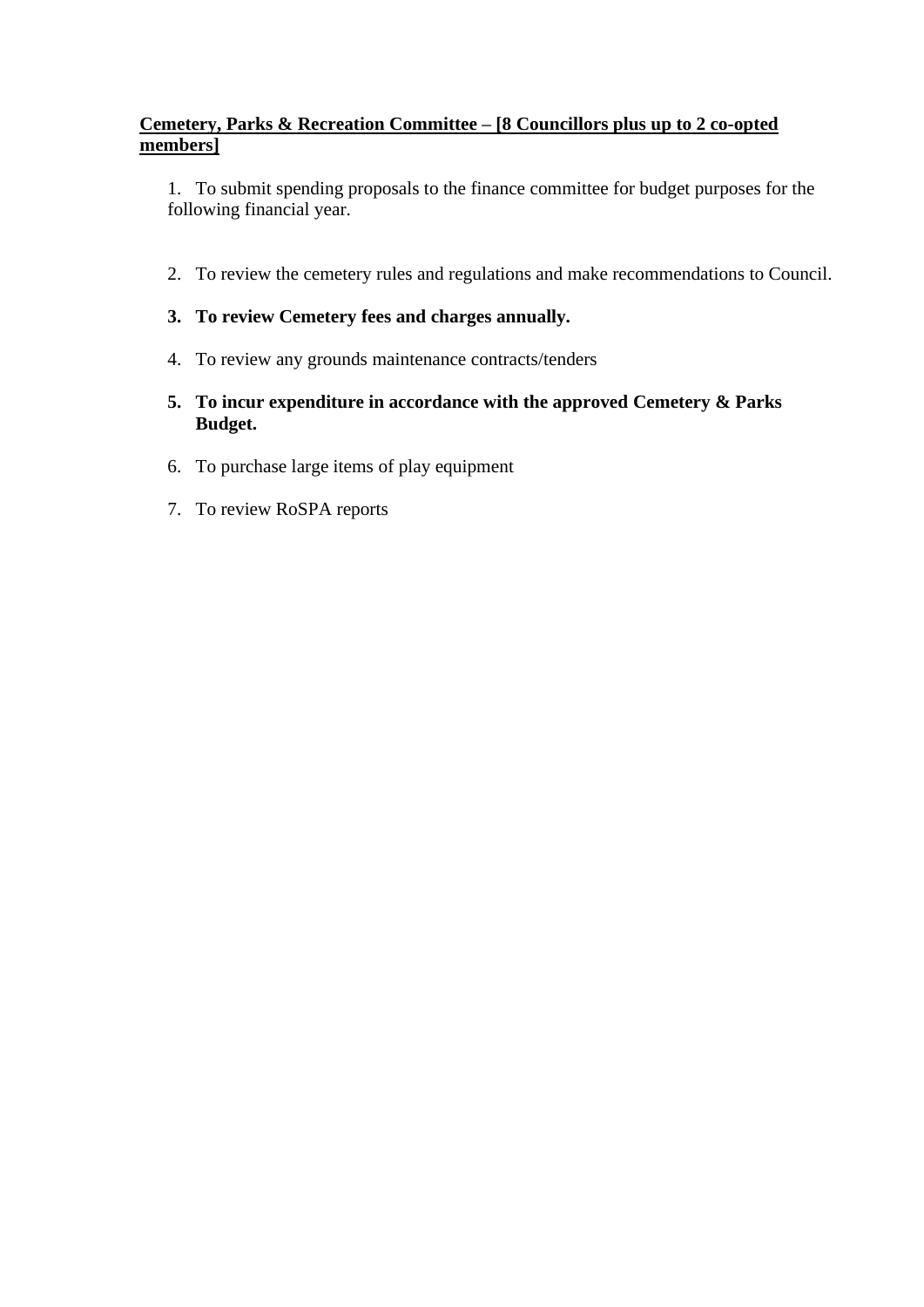## **Amended 5 th May 2022 from 4 councillors to 5**

# **Events Committee – [5 Councillors up to 1 co-opted member]**

1. To submit spending proposals to the finance committee for budget purposes for the following financial year.

- **2. To incur expenditure in accordance with the approved Christmas Lights Budget.**
- **3. To incur expenditure in accordance with any budget for parish council events**
- **4. The quorum of the Christmas Lights Committee will be 3 Members**
- 5. If a Member cannot attend the meeting, then the substitute Member will be requested to attend the meeting.